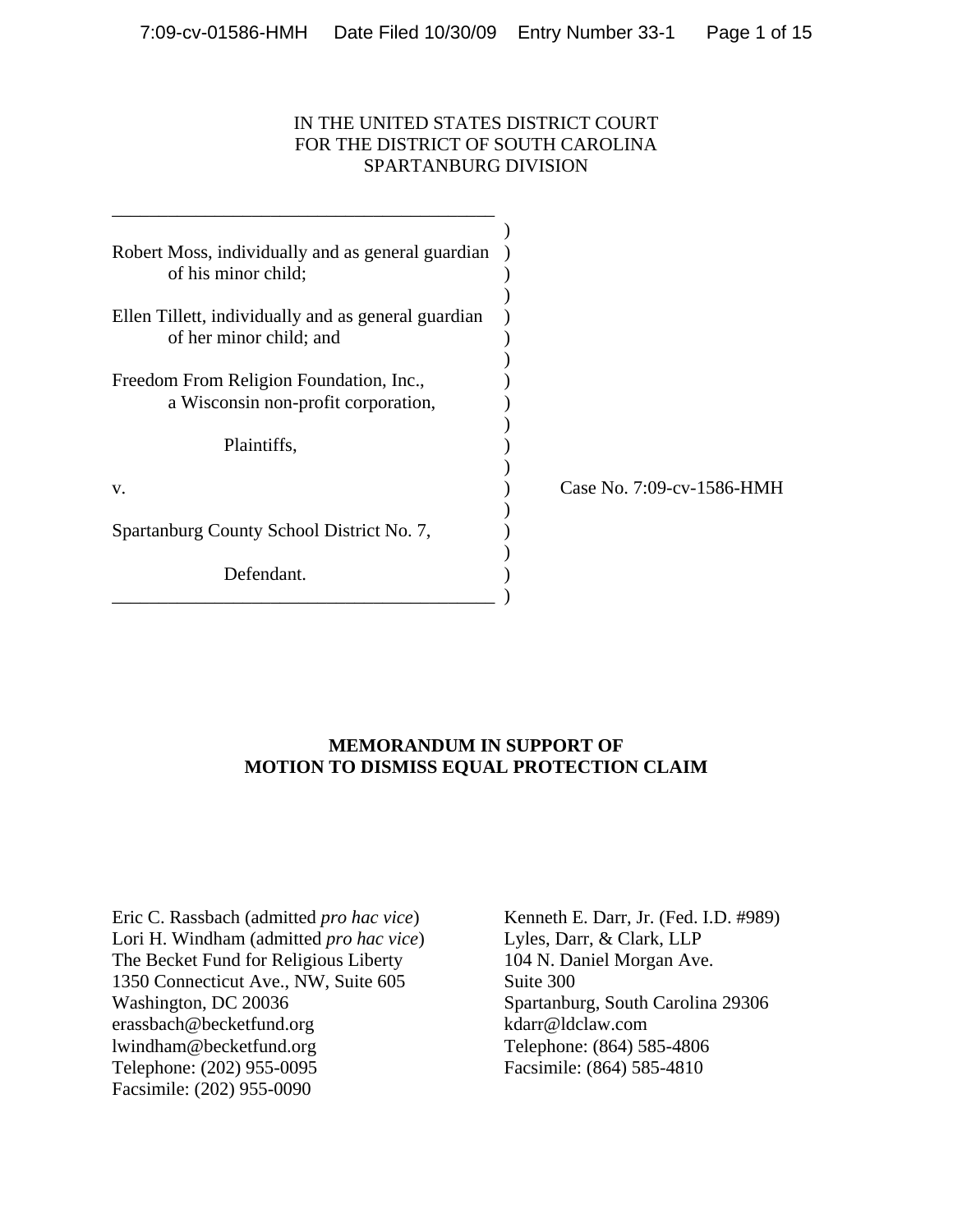# **TABLE OF CONTENTS**

| I. |                                                                                       |    |                                                                                                                                                                    |  |  |
|----|---------------------------------------------------------------------------------------|----|--------------------------------------------------------------------------------------------------------------------------------------------------------------------|--|--|
|    | A.                                                                                    |    |                                                                                                                                                                    |  |  |
|    | <b>B.</b><br>Plaintiffs fail to allege facts supporting required elements of an Equal |    |                                                                                                                                                                    |  |  |
|    |                                                                                       | 1. | Plaintiffs fail to allege that they are similarly situated to the alleged                                                                                          |  |  |
|    |                                                                                       | 2. |                                                                                                                                                                    |  |  |
|    | $C_{\cdot}$                                                                           |    |                                                                                                                                                                    |  |  |
|    |                                                                                       | 1. | People who disagree with the government's provision of released time                                                                                               |  |  |
|    |                                                                                       | 2. | Accomodation of others' religious beliefs does not violate Plaintiffs'                                                                                             |  |  |
|    | D.                                                                                    |    | The School District's released time policy is rationally related to its legitimate<br>interest in accommodating parents' and students' desires to participate in a |  |  |
|    |                                                                                       |    |                                                                                                                                                                    |  |  |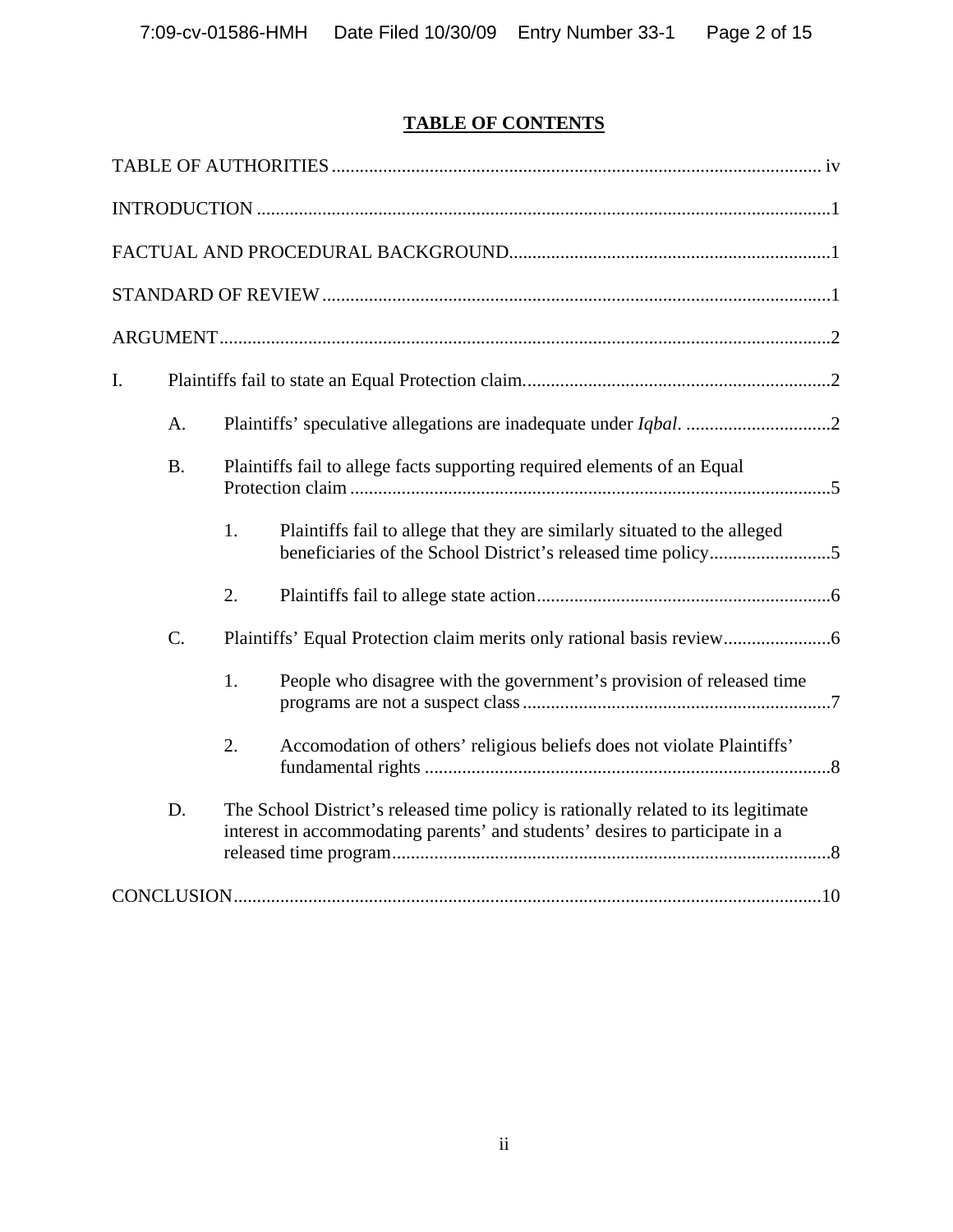# **TABLE OF AUTHORITIES**

| <b>Cases</b>                                                                            | Page(s) |
|-----------------------------------------------------------------------------------------|---------|
| Ashcroft v. Iqbal,                                                                      |         |
| Bell Atlantic Corp. v. Twombly,                                                         |         |
| Bd. of Curators of Univ. of Missouri v. Horowitz,                                       |         |
| Brown v. Gilmore,                                                                       |         |
| City of Cleburne v. Cleburne Living Ctr., Inc.,                                         |         |
| City of New Orleans v. Dukes,                                                           |         |
| Corporation of Presiding Bishop of Church of Jesus Christ of Latter-Day Saints v. Amos, |         |
| Giarratano v. Johnson,                                                                  |         |
| In re Premier Automotive Services, Inc.,                                                |         |
| Mentavlos v. Anderson,                                                                  |         |
| Morrison v. Garraghty,                                                                  |         |
| Moss v. Clark,                                                                          |         |
| Regents of University of Michigan v. Ewing,                                             |         |
| Rendell-Baker v. Kohn,                                                                  |         |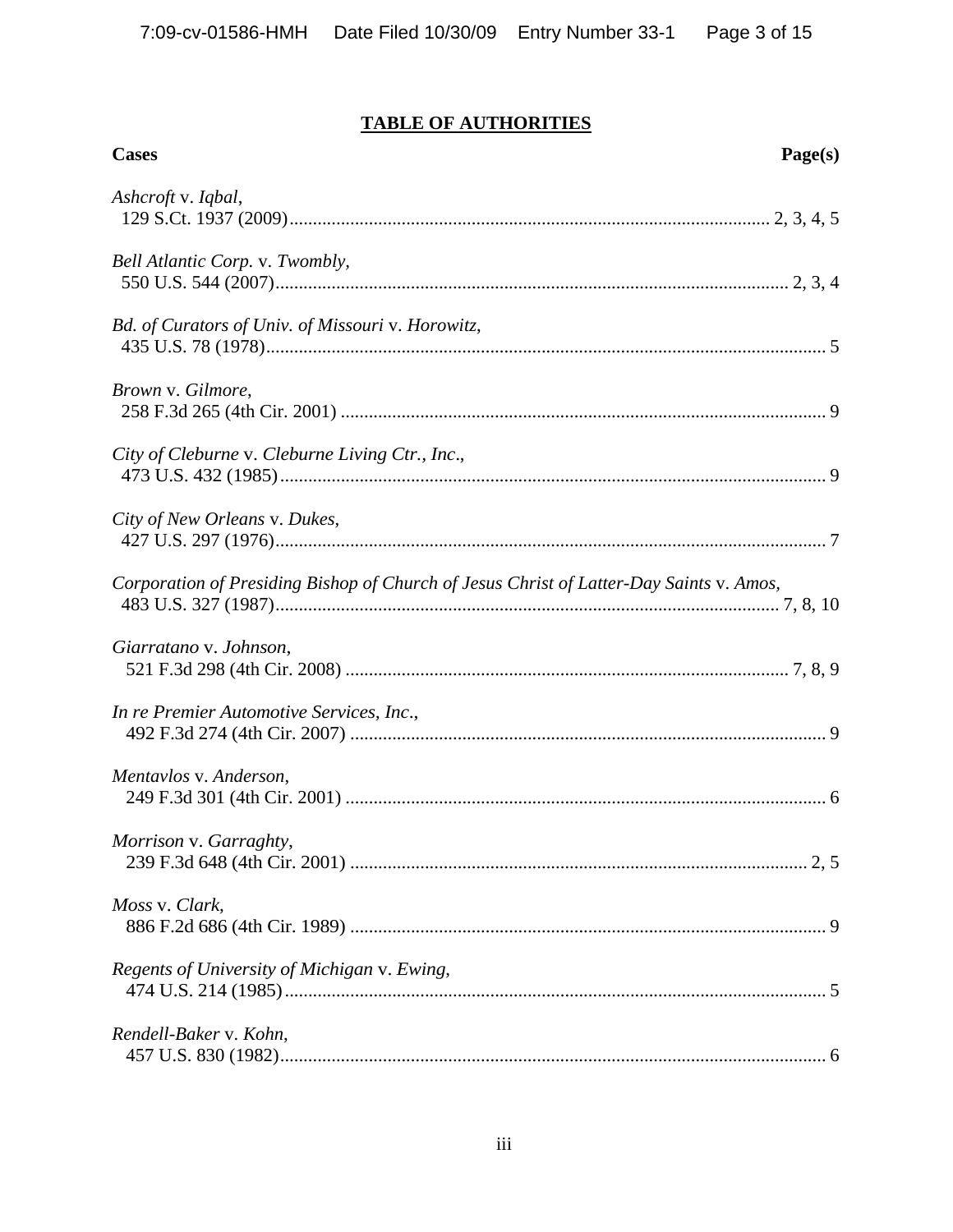| Smith v. Smith,                                                         |         |
|-------------------------------------------------------------------------|---------|
| Star Scientific Inc. v. Beales,                                         |         |
| T.A. ex rel. Amador v. McSwain Union Elementary School Dist.,           |         |
| Veney v. Wyche,                                                         |         |
| Wheeler v. Miller,                                                      |         |
| Willis v. Town of Marshall,                                             |         |
| Zorach v. Clauson,                                                      |         |
| <b>Statutes</b>                                                         | Page(s) |
|                                                                         |         |
| <b>Other Authorities</b>                                                | Page(s) |
| Charles Alan Wright & Arthur R. Miller, FEDERAL PRACTICE AND PROCEDURE: |         |
| <b>Rules</b>                                                            | Page(s) |
|                                                                         |         |
|                                                                         |         |
|                                                                         |         |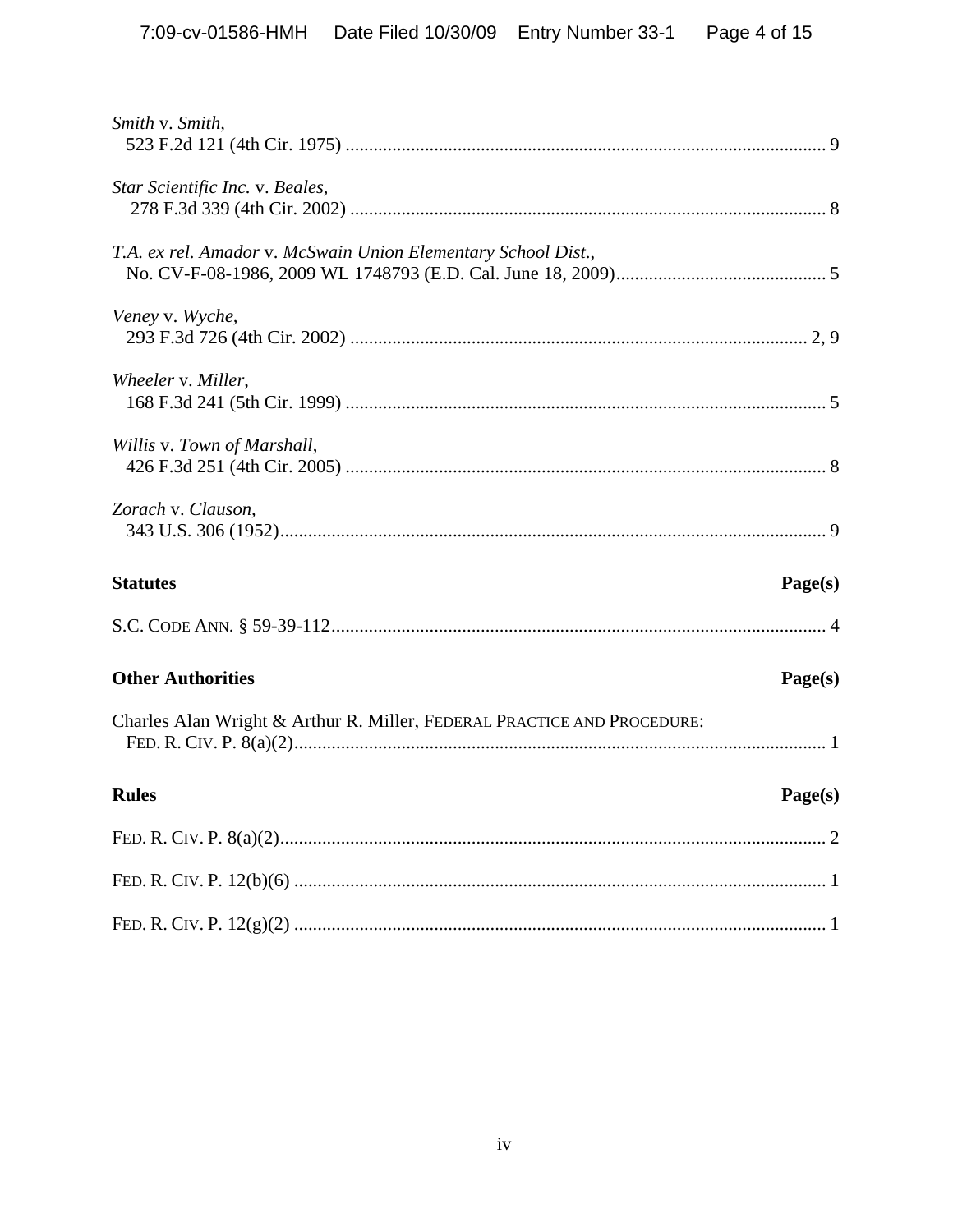#### **INTRODUCTION**

In their Second Amended Complaint, Plaintiffs have added an Equal Protection claim to buttress their failed Establishment Clause claim. But to no avail.

First, Plaintiffs' Equal Protection allegations are even more infirm under *Iqbal* and *Twombly* than Plaintiffs' Establishment Clause allegations. They consist of conclusory statements about what *might* happen, rather than factual allegations about what *has* happened.

Second, even if Plaintiffs' speculations could be credited, their allegations would still fail to state a claim because Plaintiffs have not identified any similarly situated person or state action.

Third, because Plaintiffs fail to identify a suspect class or harm to a fundamental right, rational basis review applies.

Fourth, the School District has a rational, non-arbitrary basis for its actions.

The new Equal Protection claim should therefore be dismissed along with the rest of the Second Amended Complaint.

### **FACTUAL AND PROCEDURAL BACKGROUND**

The School District refers the Court to the factual background set forth in its briefing on the motion to dismiss Plaintiffs' Establishment Clause claim, and hereby incorporates the facts arguments in that motion here. *See Dkt.* [1](#page-4-0)9 (Mem.) and Dkt. 32 (Reply).<sup>1</sup>

### **STANDARD OF REVIEW**

This Court must dismiss the Plaintiffs' Equal Protection claim if it finds that Plaintiffs' allegations in support of this claim lack "sufficient factual matter, accepted as true, to 'state a

<span id="page-4-0"></span><sup>1</sup> As Plaintiffs state, the School District has "not yet . . . had the opportunity to decide whether to move to dismiss [the equal protection] claim.". Dkt.30 (Pls.' Resp.) at 2 n.1. For that reason, the School District files this separate motion to dismiss the Equal Protection claim. *See* FED. R. CIV. P. 12(g)(2); WRIGHT & MILLER, FEDERAL PRACTICE & PROCEDURE CIVIL 3d § 1388.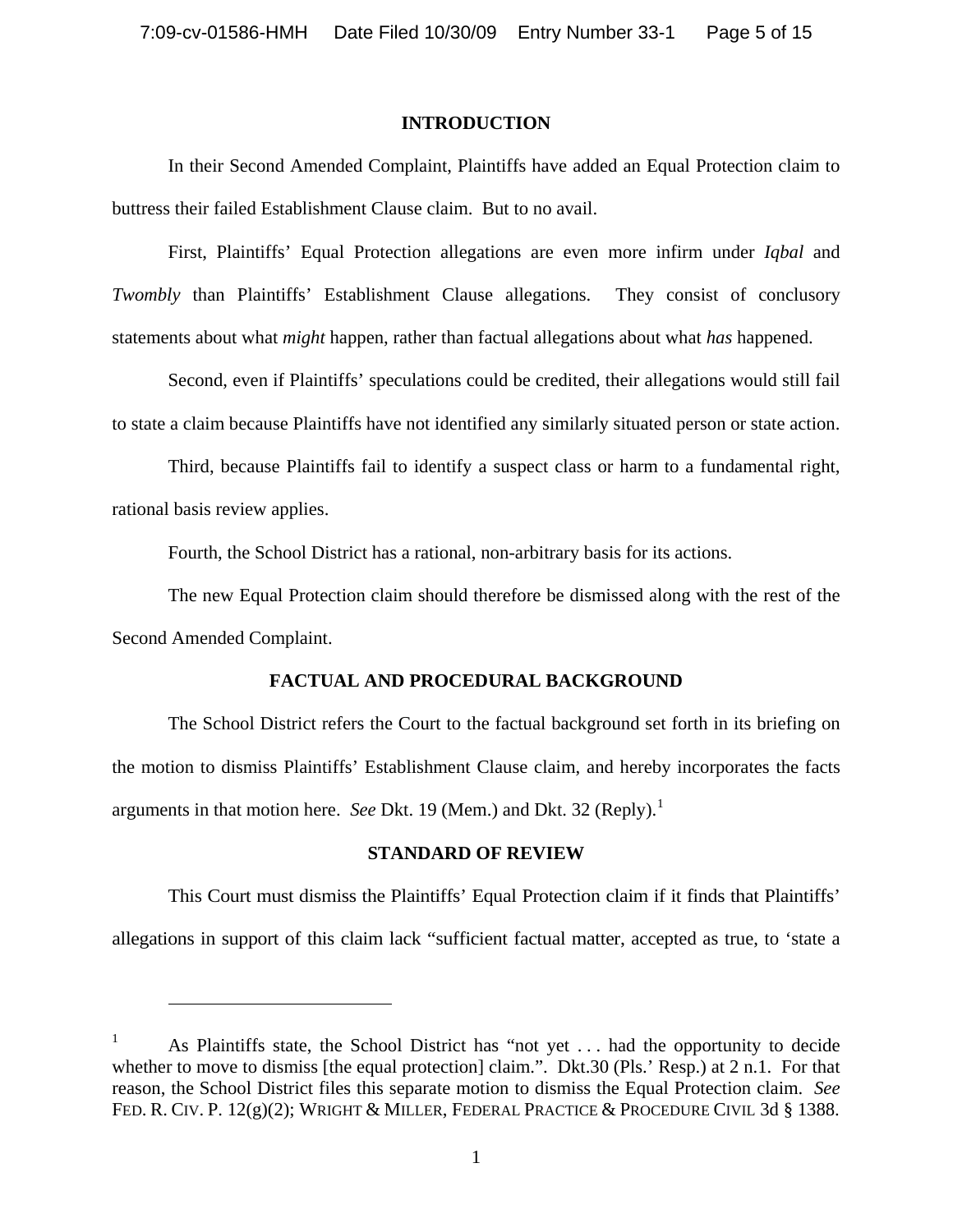claim to relief that is plausible on its face.'" *Ashcroft* v. *Iqbal,* 129 S.Ct. 1937, 1949 (2009) (quoting *Bell Atlantic Corp.* v. *Twombly*, 550 U.S. 544, 570 (2007)). This requirement is rooted in Federal Rule of Civil Procedure 8(a)(2), which states that a pleading must contain a "short and plain statement of the claim showing that the pleader is entitled to relief." This rule requires more than mere "[t]hreadbare recitals of the elements of a cause of action, supported by mere conclusory statements." *Iqbal*, 129 S.Ct. at 1949–50. Such claims "fail[] to state a claim upon which relief can be granted" and should therefore be dismissed. FED. R. CIV. P. 12(b)(6).

#### **ARGUMENT**

#### **I. Plaintiffs fail to state an Equal Protection claim.**

To adequately plead an Equal Protection claim, a plaintiff "must first demonstrate that he has been treated differently from others with whom he is similarly situated and that the unequal treatment was the result of intentional or purposeful discrimination." *Morrison* v. *Garraghty*, 239 F.3d 648, 654 (4th Cir. 2001). If he makes this showing, "the court proceeds to determine whether the disparity in treatment can be justified under the requisite level of scrutiny." *Id*. To state an equal protection claim, a plaintiff "must plead sufficient facts to satisfy each requirement." *Veney* v. *Wyche*, 293 F.3d 726, 731 (4th Cir. 2002).[2](#page-5-0)

### **A. Plaintiffs' speculative allegations are inadequate under** *Iqbal***.**

The sum total of Plaintiffs' allegations in support of their new Equal Protection claim are:

### Second Claim: Violation of Equal Protection Clause

42. All preceding allegations are incorporated by reference.

 $\overline{a}$ 

43. Defendant has arbitrarily discriminated between persons similarly situated

<span id="page-5-0"></span><sup>2</sup> The School District notes that FFRF lacks organizational and associational standing to raise the Equal Protection claim for the same reasons set forth in the briefing on the motion to dismiss the Establishment Clause claim. *See* Dkt. 19 (Mem.) 20-22; Dkt. 32 (Reply) 5-6.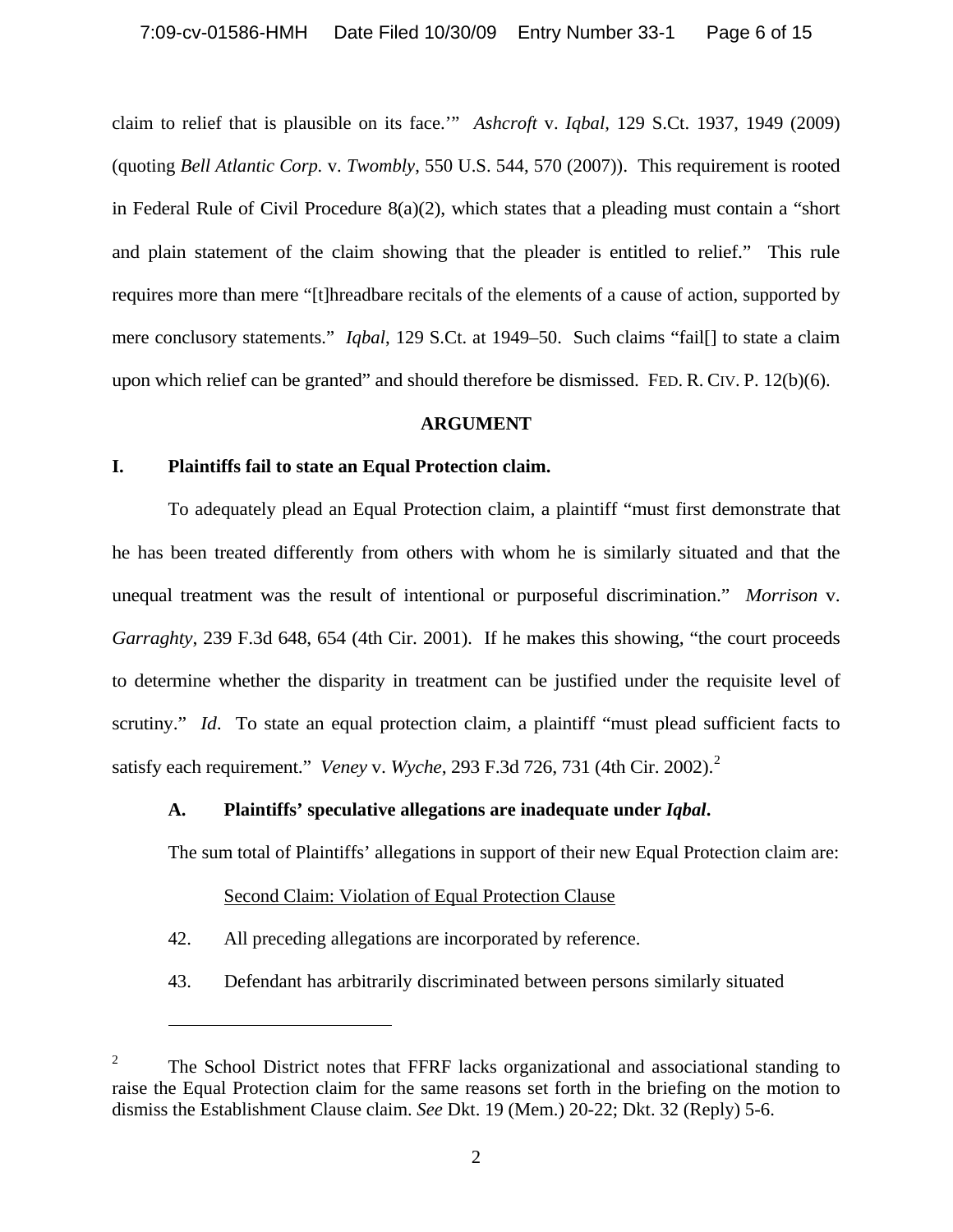by allowing SCBEST to discriminate among students for religious reasons by adjusting their academic grade based on SCBEST's perception of the student's religious status or progress or lack thereof, and by not allowing unaccredited schools other than SCBEST to have their grades transferred as coming from an accredited private school.

These allegations cannot possibly "nudge[] [Plaintiffs'] claims . . . across the line from conceivable to plausible." *Iqbal* at 1951 (quoting *Twombly* at 570). The Court in *Iqbal* sets forth a "two-pronged approach" for determining the adequacy of a complaint. *Id*. at 1950. First, a court "identif[ies] the allegations in the complaint that are not entitled to the assumption of truth." *Id.* at 1951. "[B]are assertions," which "amount to nothing more than a 'formulaic recitation of the elements' of a constitutional discrimination claim," are "conclusory and are not entitled to be assumed true." *Id.* at 1951 (quoting *Twombly* at 555). Second, a court "consider[s] the factual allegations in [the] complaint to determine if they plausibly suggest an entitlement to relief." *Id.* at 1951.

Plaintiffs' entire Equal Protection claim fails under the *Iqbal* test. As an initial matter, the allegations in paragraph 43 of the Second Amended Complaint are not themselves entitled to the assumption of truth. These "bare assertions . . . amount to nothing more than a 'formulaic recitation of the elements' of a constitutional discrimination claim." *Iqbal* at 1951 (quoting *Twombly* at 555). Thus Plaintiffs' bald assertion that the School District "arbitrarily discriminated between persons similarly situated" is "conclusory and not entitled to be assumed true." *Id.* at 1951.

The very little that remains of Plaintiffs' Equal Protection allegations after excising that speculation is likewise inadequate. The first part of the Plaintiffs' Equal Protection claim alleges that the School District discriminated "by allowing SCBEST to discriminate among students for religious reasons by adjusting their academic grade based on SCBEST's perception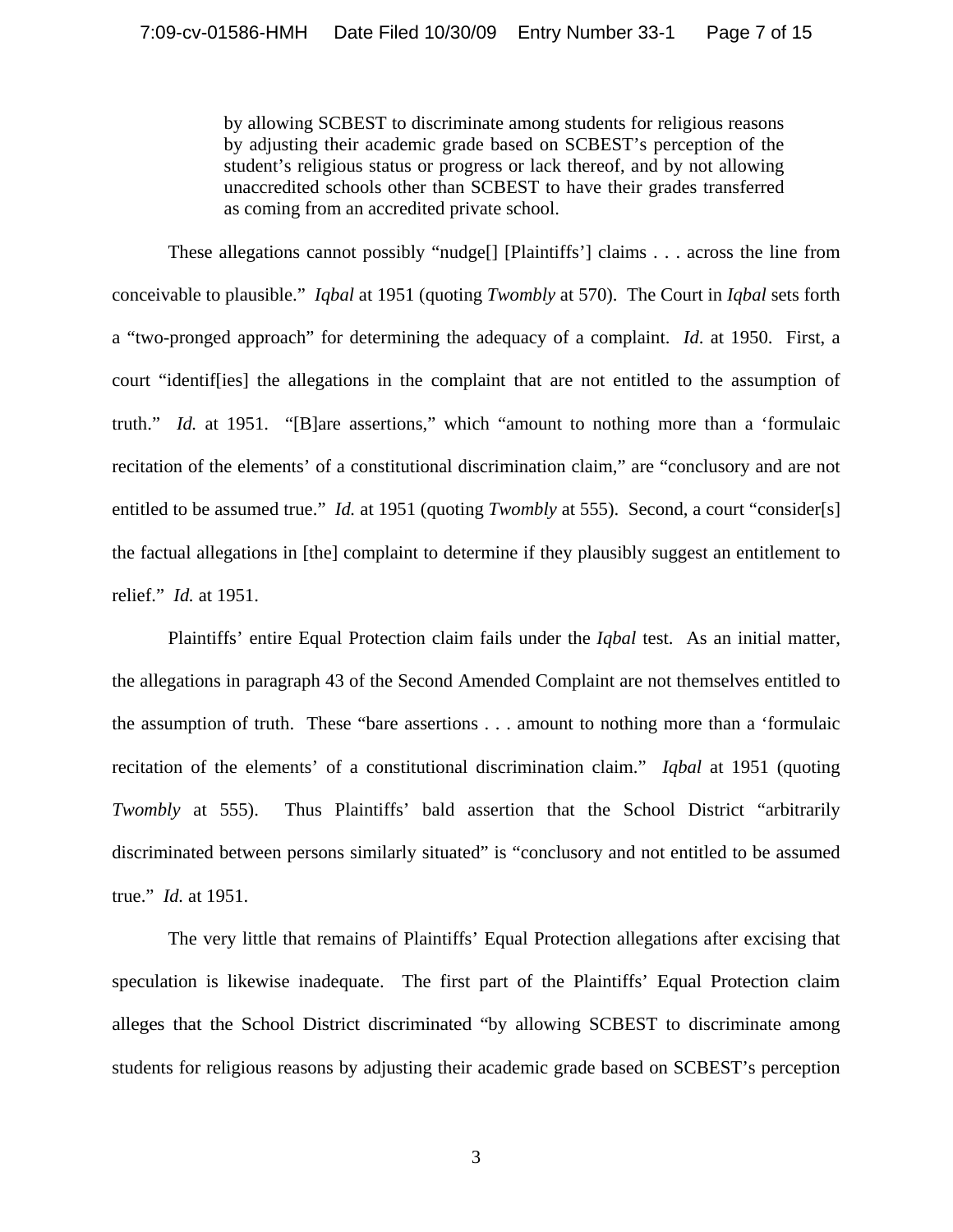of the student's religious status or progress or lack thereof." Dkt. 25 ("2d Am. Cmpt.") ¶ 43. Only one other paragraph of the Second Amended Complaint relates to this allegation, where Plaintiffs state: "the granting of academic grades by defendant for released time classes at the command of SCBEST may affect his or her grade point average based on SCBEST's perception of the student's religious status or progress or lack thereof." 2d Am. Cmpt. ¶ 11 (emphasis added). This statement does not even rise to the level of an assertion. Under *Iqbal*, a complaint is insufficient "where the well-pleaded facts do not permit the court to infer more than the mere possibility of misconduct." *Iqbal*, 129 S.Ct. at 1950. Plaintiffs never claim that SCBEST *has* awarded grades on this matter, only that it *might*.Plaintiffs' response to the earlier motion to dismiss takes these wild speculations even further, suggesting that SCBEST might believe that "minorities . . . can never fully understand true Christianity."<sup>[3](#page-7-0)</sup> Dkt. 30 (Plaintiffs' Resp.) at 27. But *Iqbal* requires more than rank speculation.

The second part of the Plaintiffs' Equal Protection claim fares even worse. The claim that the School District has "not allow[ed] unaccredited schools other than SCBEST to have their grades transferred as coming from an accredited private school" (2d Am. Cmpt. ¶ 42) has no predicate in any of the Plaintiffs' three complaints. The suggestion that the School District has discriminated against unnamed unaccredited schools is a "'naked assertion[]' devoid of 'further factual enhancement.'" *Iqbal,* 129 S.Ct. at 1949 (quoting *Twombly* at 557). Plaintiffs' Equal Protection allegations are insufficient under Federal Rule of Civil Procedure 8(a)(2) and should be dismissed.

<span id="page-7-0"></span><sup>3</sup> These insulting allegations are even less credible because both South Carolina law and the School District's released time policy expressly *forbid* SCBEST from discriminatory conduct, as any award of credit must be made "on the basis of purely secular criteria." 2d Am. Cmpt. ¶ 18 (quoting S.C. CODE ANN. § 59-39-112); *id.* at ¶ 23 (quoting School District's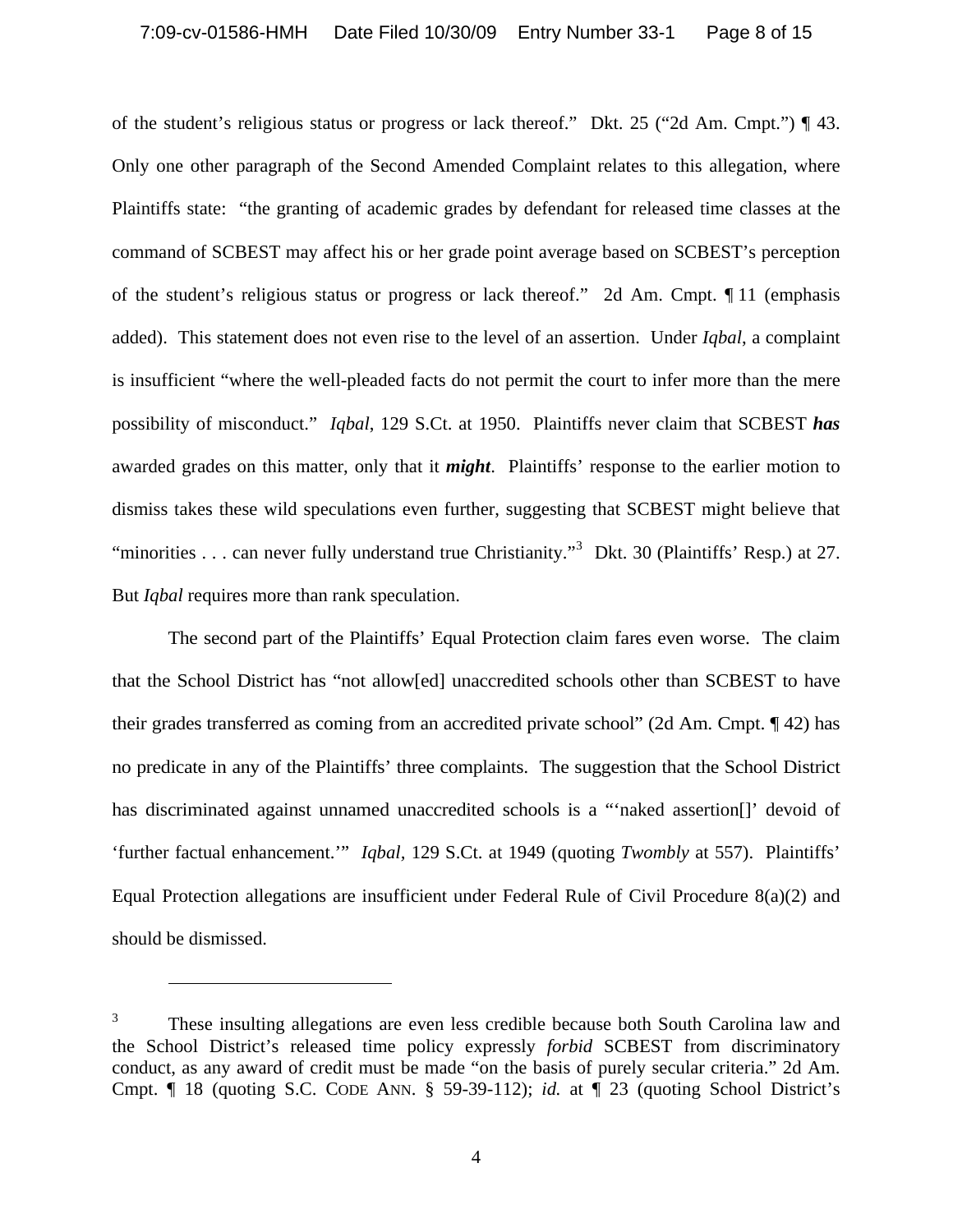## **B. Plaintiffs fail to allege facts supporting required elements of an Equal Protection claim.**

Even if Plaintiffs' speculations pass muster under Rule 8, their Equal Protection claim fails to state a claim under Rule 12, because they do not allege (a) that they have been treated worse than others who are similarly situated, or (b) state action.

# **1. Plaintiffs fail to allege that they are similarly situated to the alleged beneficiaries of the School District's released time policy.**

The most basic aspect of an Equal Protection claim is the allegation that the plaintiff has been treated differently from others with whom he is similarly situated. *See Morrison*, 239 F.3d at 654. But Plaintiffs fail to plead *any* facts showing that *any* Plaintiff is similarly situated to either SCBEST or the students who have received credit for SCBEST's released time course. The absence of this allegation is fatal to their Equal Protection claim.

Even had Plaintiffs presented the Court with some potentially similarly situated students, this is a difficult showing to make in an educational setting. *See T.A. ex rel. Amador* v. *McSwain Union Elem. Sch. Dist*., 2009 WL 1748793, at \*10 (E.D. Cal. Jun. 18, 2009) (court, applying *Iqbal*, dismissed student's Equal Protection claim: "The allegations are conclusory and limited to the elements only. Plaintiff fails to allege specific facts from which it may be inferred that she was treated from others similarly situated…."). *See also Bd. of Curators of Univ. of Missouri* v. *Horowitz*, 435 U.S. 78, 89–90 (1978) (academic evaluations not limited to consideration of raw grades or other objective criteria).<sup>[4](#page-8-0)</sup>

released time policy). *See also* Dkt. 32 (Reply) at 11.

<span id="page-8-0"></span><sup>4</sup> *See also Regents of Univ. of Mich.* v. *Ewing*, 474 U.S. 214, 228 n.14 (1985) ("[w]e are not in a position to say that" other students were "similarly situated" with the plaintiff, in light of "[t]he insusceptibility of promotion decisions such as this one to rigorous judicial review."); *Wheeler* v. *Miller*, 168 F.3d 241, 252 (5th Cir. 1999) (dismissing graduate student's equal protection claim because plaintiff could point to no individual with a similarly poor academic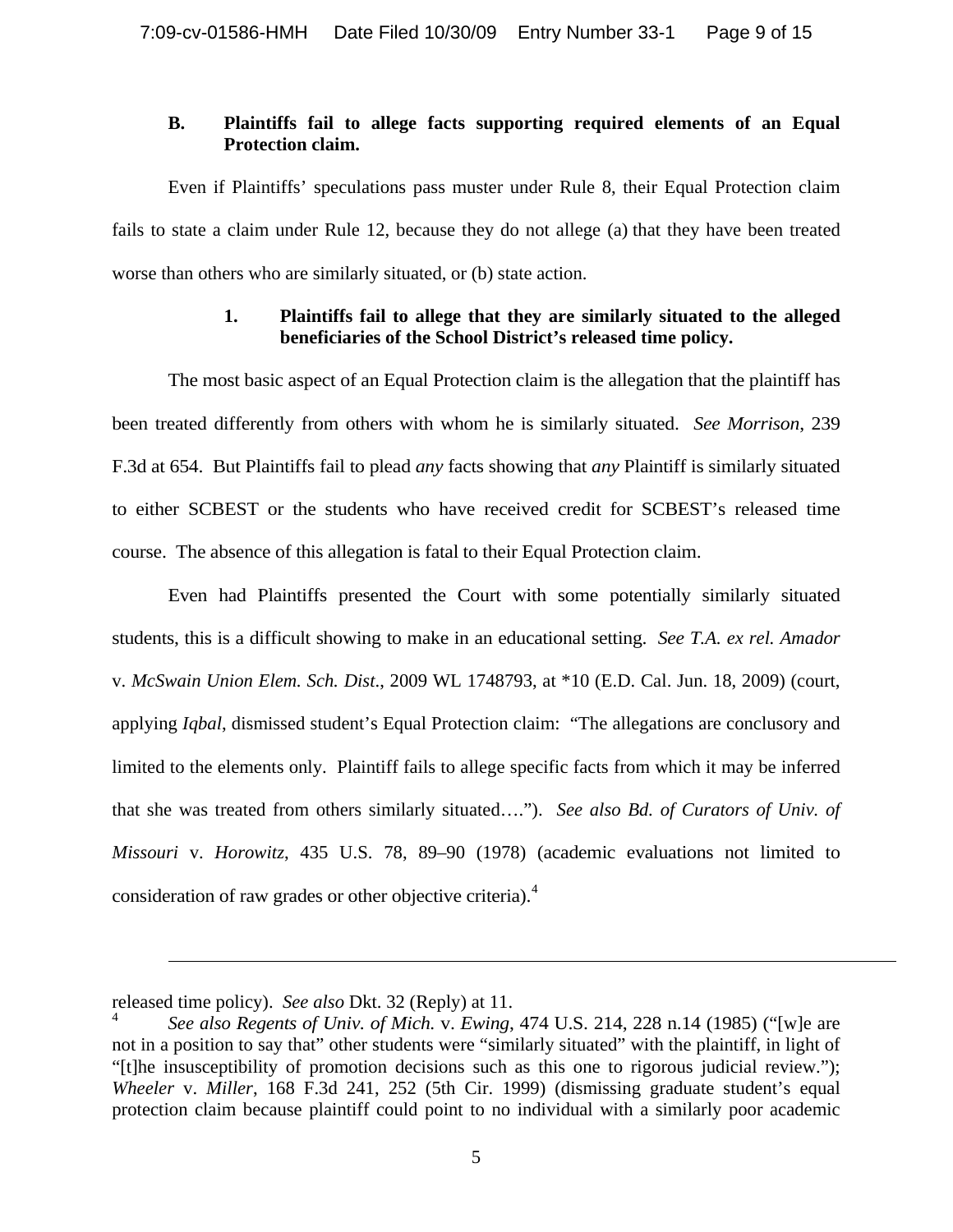The second part of the Equal Protection claim is equally infirm. Nowhere do Plaintiffs allege that Moss, Tillett, or FFRF have sought to teach a course for credit in the School District. More broadly, Plaintiffs' fail to allege that any unaccredited school besides SCBEST has ever applied to teach a course for credit in the School District, let alone denied the opportunity to partner with an accredited private school.

#### **2. Plaintiffs fail to allege state action.**

Plaintiffs' allegations also lack the necessary element of state action. Private schools do not become state actors when they contract with the state or transfer their grades to public schools. *See, e.g., Rendell-Baker* v. *Kohn,* 457 U.S. 830 (1982) (private school receiving 90% of revenue from state contracts not a state actor); *see also Mentavlos* v. *Anderson*, 249 F.3d 301 (4th Cir. 2001) (emphasizing narrow scope of state action, even at state-supported school). SCBEST is not suddenly transformed into a state actor at the moment its grades are transferred to public schools. Accepting the Plaintiffs' argument on this point would call into question the constitutionality of not only the South Carolina Released Time Credit Act, but *all* accredited religious private schools. Dkt. 32 (Reply) at 11 n.7. Even if the Court credits the Plaintiffs' speculations about how SCBEST assigns grades, their Equal Protection claim fails because it does not include the necessary element of state action.

#### **C. Plaintiffs' Equal Protection claim merits only rational basis review.**

The School District's challenged actions are not subject to heightened scrutiny because Plaintiffs have not identified any suspect classification or infringement of their fundamental rights. "[T]he challenged classification need only be rationally related to a legitimate state interest *unless* it violates a fundamental right or is drawn upon a suspect classification such as

performance who was awarded a doctorate).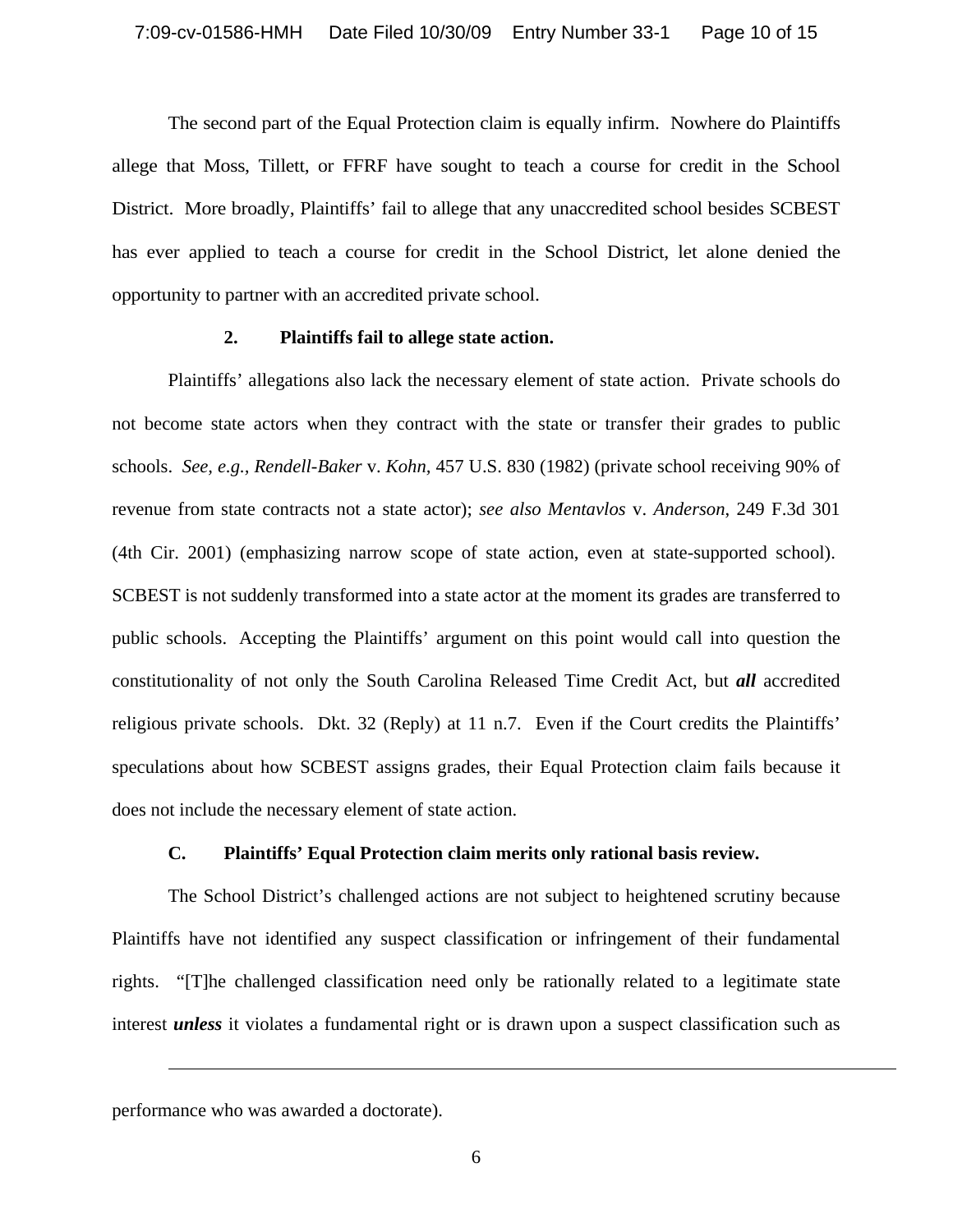race, religion, or gender." *Giarratano* v. *Johnson*, 521 F.3d 298, 303 (4th Cir. 2008) (emphasis added) (citing *City of New Orleans* v. *Dukes*, 427 U.S. 297, 303 (1976)). Because Plaintiffs fail to allege the existence of any suspect class or violation of their other constitutional rights, the Policy faces only rational basis scrutiny.

#### **1. People who disagree with the government's provision of released time programs are not a suspect class.**

Plaintiffs have not alleged that the Policy was based upon a suspect classification. Plaintiffs instead allege that the School District violated the Equal Protection Clause "by not allowing unaccredited schools other than SCBEST to have their grades transferred as coming from an accredited private school." 2d Am. Cmpt. ¶ 43. This allegation fails to identify a suspect classification. Accreditation status is not a suspect classification under the Equal Protection clause. *See Giarratano,* 521 F.3d at 303 (identifying suspect classes). And Plaintiffs do not allege that unaccredited religious programs, as a class, are treated differently than unaccredited non-religious programs, merely that SCBEST is treated differently. *See* 2d Am. Cmpt. ¶ 13. This distinction, standing alone, is insufficient to create a suspect classification. *Cf. supra* Part I.B. (Plaintiffs did not identify a similarly situated program of any sort).

Even if Plaintiffs could identify some distinction based upon religion here, it would be irrelevant. The Supreme Court is clear that laws "'affording a uniform benefit to *all* religions' should be analyzed under *Lemon*." *Corp. of the Presiding Bishop* v. *Amos,* 483 U.S. 327, 339 (1987). Plaintiffs whose Establishment Clause claims fail do not get a second bite at the apple under the guise of Equal Protection: "In cases such as these, where a statute is neutral on its face and motivated by a permissible purpose of limiting governmental interference with the exercise of religion, we see no justification for applying strict scrutiny to a statute that passes the *Lemon* test." *Id.* As explained below (and in the School District's first motion to dismiss), the School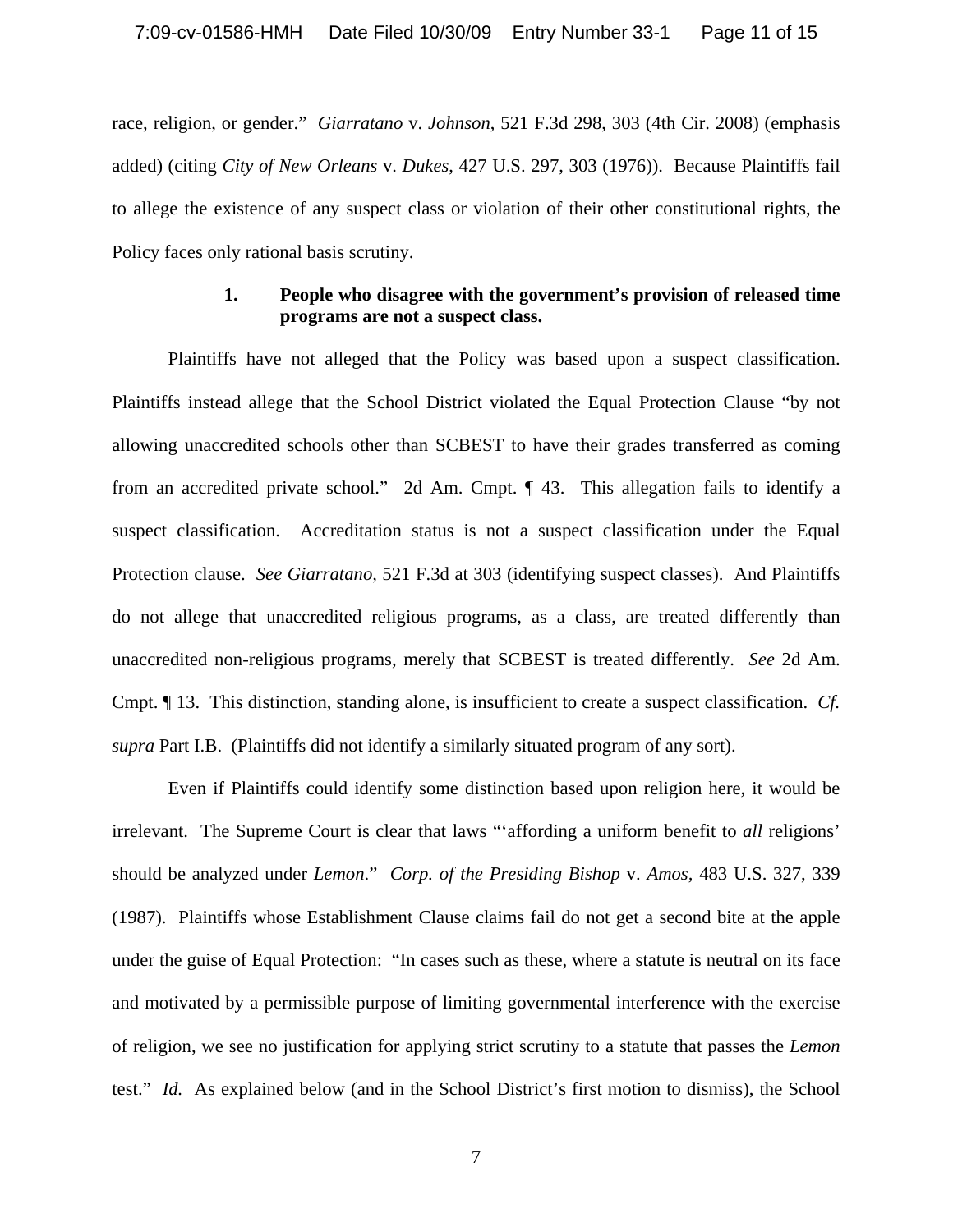District's actions were motivated by the permissible public purpose of accommodating the religious exercise of students and parents. *See* Dkt. 19 (Mem.) at 24–25; Dkt. 32 (Reply) at 7–8; *infra* Part III. The released time policy treats all religions equally and places no restrictions on which groups may participate in the program. *See* 2d Am. Cmpt. ¶ 23 (released time policy allows religious instruction). Plaintiffs may not resurrect their failed Establishment Clause claim as an Equal Protection claim.

#### **2. Accommodation of others' religious beliefs does not violate Plaintiffs' fundamental rights.**

The released time policy also does not violate any of the Plaintiffs' fundamental rights. This type of Equal Protection violation occurs when a government "burdens the exercise of a fundamental constitutional right," such as freedom of speech or the Establishment Clause. *Willis* v. *Town of Marshall*, 426 F.3d 251, 262 (4th Cir. 2005) (quoting *Star Scientific Inc.* v. *Beales*, 278 F.3d 339, 351 (4th Cir. 2002)). Where no violation of the underlying constitutional provision occurs, the government action must pass only rational basis scrutiny. *See id.* (applying rational basis test because underlying First Amendment claim failed); *Amos,* 483 U.S. at 339 (same). As the School District explained at length in its Motion to Dismiss and Reply, Plaintiffs failed to state a claim under the Establishment Clause. *See* Dkt. 19 (Mem.) at 22–34; Dkt. 32 (Reply) at 6–15. Since the Complaint does not allege violation of any other fundamental right, rational basis review applies.

## **D. The School District's released time policy is rationally related to its legitimate interest in accommodating parents' and students' desires to participate in a released time program.**

The released time policy easily passes rational basis review. "[C]ourts generally hold that 'legislation is presumed to be valid and will be sustained if the classification drawn by the statute is rationally related to a legitimate state interest.'" *Giarratano*, 521 F.3d at 302–03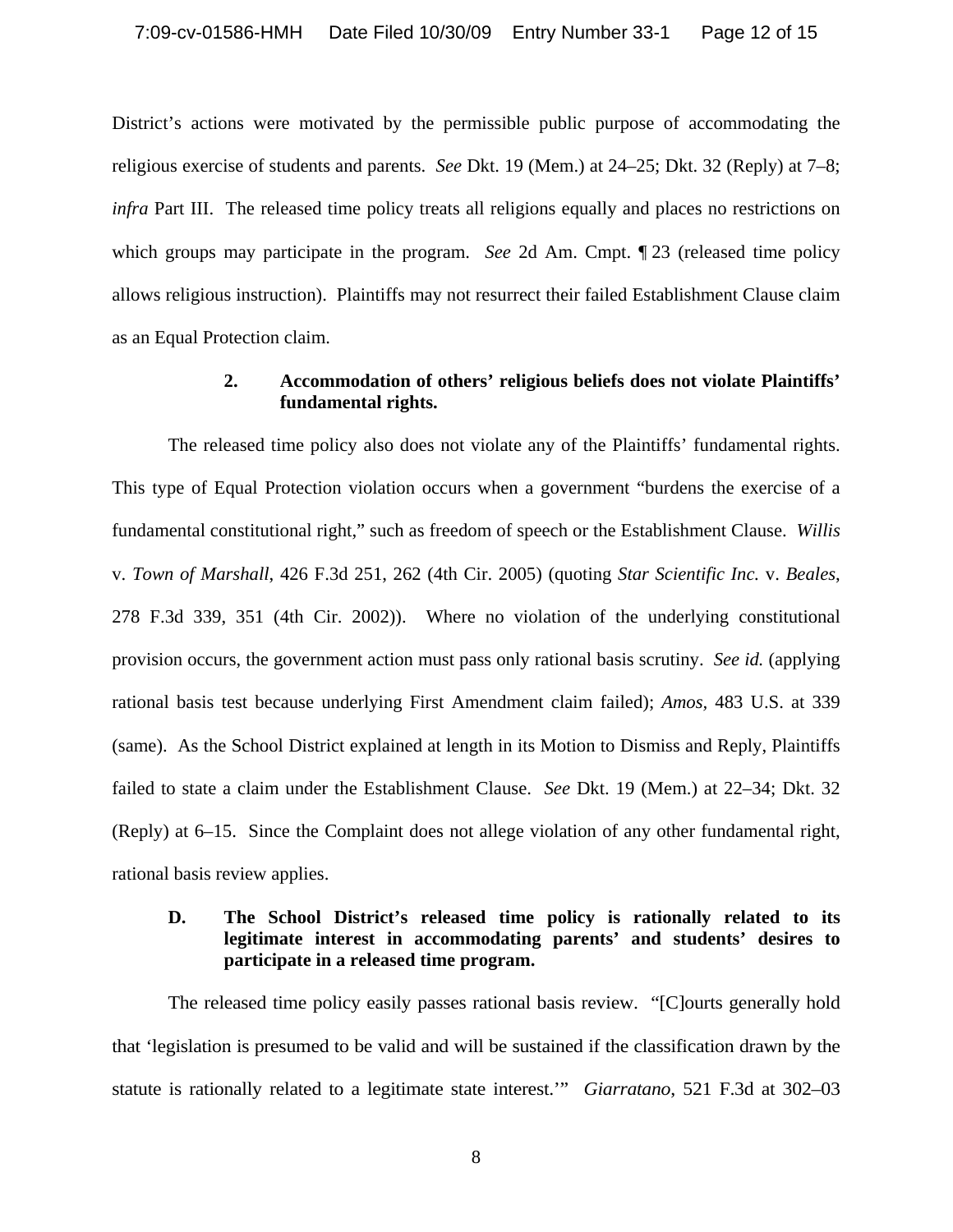(quoting *City of Cleburne* v. *Cleburne Living Ctr., Inc*., 473 U.S. 432, 439 (1985)). "[L]aws are presumed to be constitutional under the equal protection clause for the simple reason that classification is the very essence of the art of legislation." *Id*. at 303 (quoting *Moss* v. *Clark*, 886 F.2d 686, 689 (4th Cir. 1989) (citation omitted)). Courts apply heightened scrutiny only if a plaintiff establishes that he or she is a member of a suspect class or alleges a burden on a fundamental right. *See In re Premier Automotive Servs., Inc*., 492 F.3d 274, 283 (4th Cir. 2007).

The School District's actions in passing and implementing its Policy easily satisfy rational basis review. This Court should presume that the Policy is valid and sustain it if the School District's actions are rationally related to a legitimate state interest. *See Giarratano*, 521 F.3d at 302–03; *Premier Automotive*, 492 F.3d at 283; *Veney*, 293 F.3d at 731.

The School District's actions are rationally related to a legitimate state interest. The text of both the Policy and the underlying state law demonstrates a legitimate state interest of accommodating parents who request religious instruction. *See* Dkt. 19 (Mem.) at 24-25; Dkt. 32 (Reply) at 7-8. Plaintiffs merely allege purposes that have long been held constitutional: accommodating religion (*Brown* v. *Gilmore*, 258 F.3d 265, 276 (4th Cir. 2001)); accommodating the wishes of students' parents (*Smith* v. *Smith*, 523 F.2d 121, 124 (4th Cir. 1975)); and permitting religious instruction (*Zorach* v. *Clauson*, 343 U.S. 306, 313–14 (1952)). The School District acted rationally in furtherance of this legitimate state interest when it adopted and implemented a released time policy that creates a "basic structure for released time for students for religious instruction," available only "at the written request of [the student's] parent/legal guardian," and ensures that "no public funds will be expended" on the released time program. 2d Am. Cmpt.  $\llbracket 23 \text{ (quoting released time policy)}$ .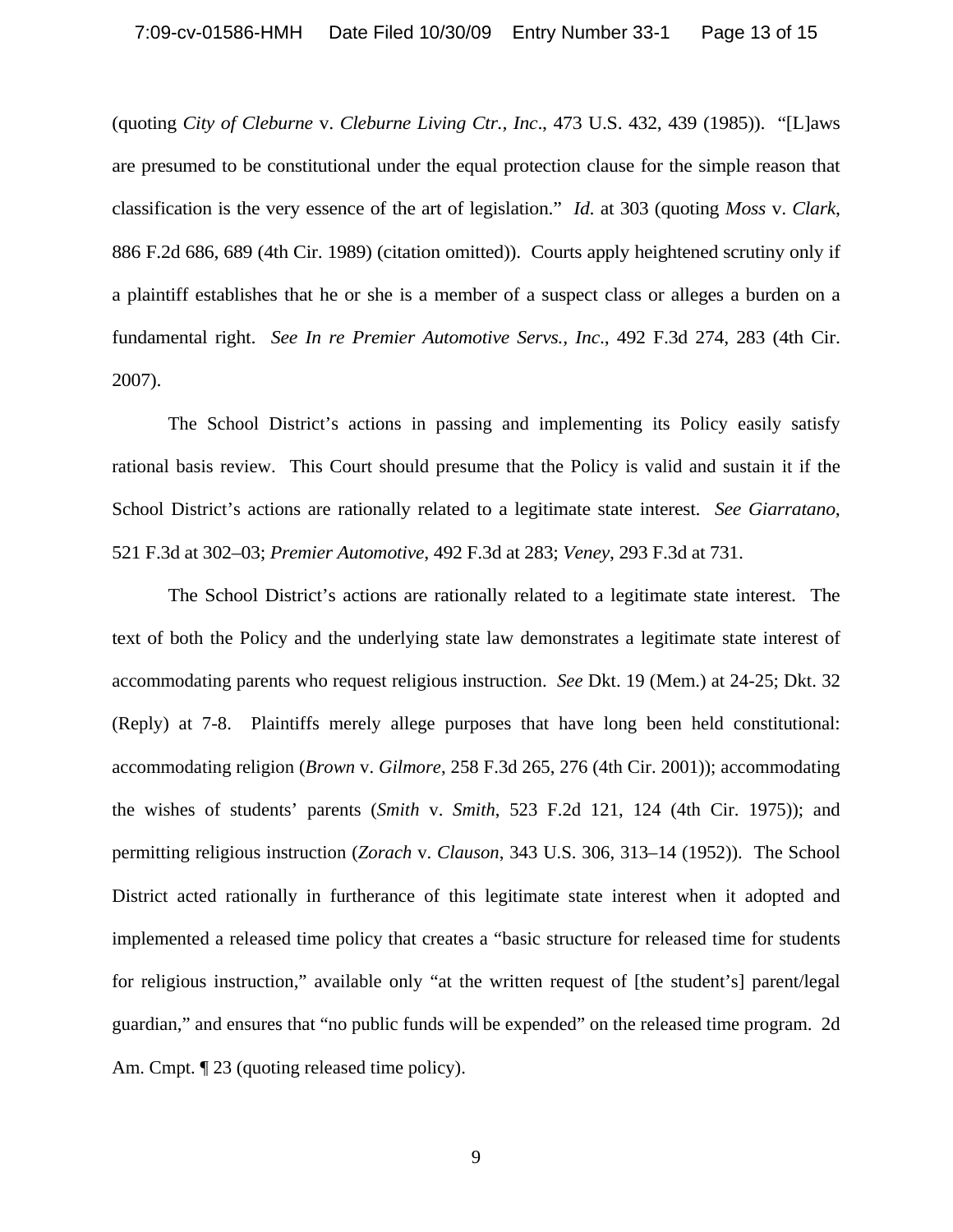The award of credit for the program furthers the same interest, properly "lifting a regulation that burdens the exercise of religion" by eliminating the course-credit hurdle identified by the state legislature. *Amos,* 483 U.S. at 338; *see* 2d Am. Cmpt. ¶ 18(5) (bill passed "because the absence of an ability to award such credits has essentially eliminated the school districts' ability to accommodate parents' and students' desires to participate in released time programs"). The accommodation of religious exercise is, and always has been, a legitimate public purpose.

#### **CONCLUSION**

For the foregoing reasons, Plaintiffs' Equal Protection claim should be dismissed with prejudice.